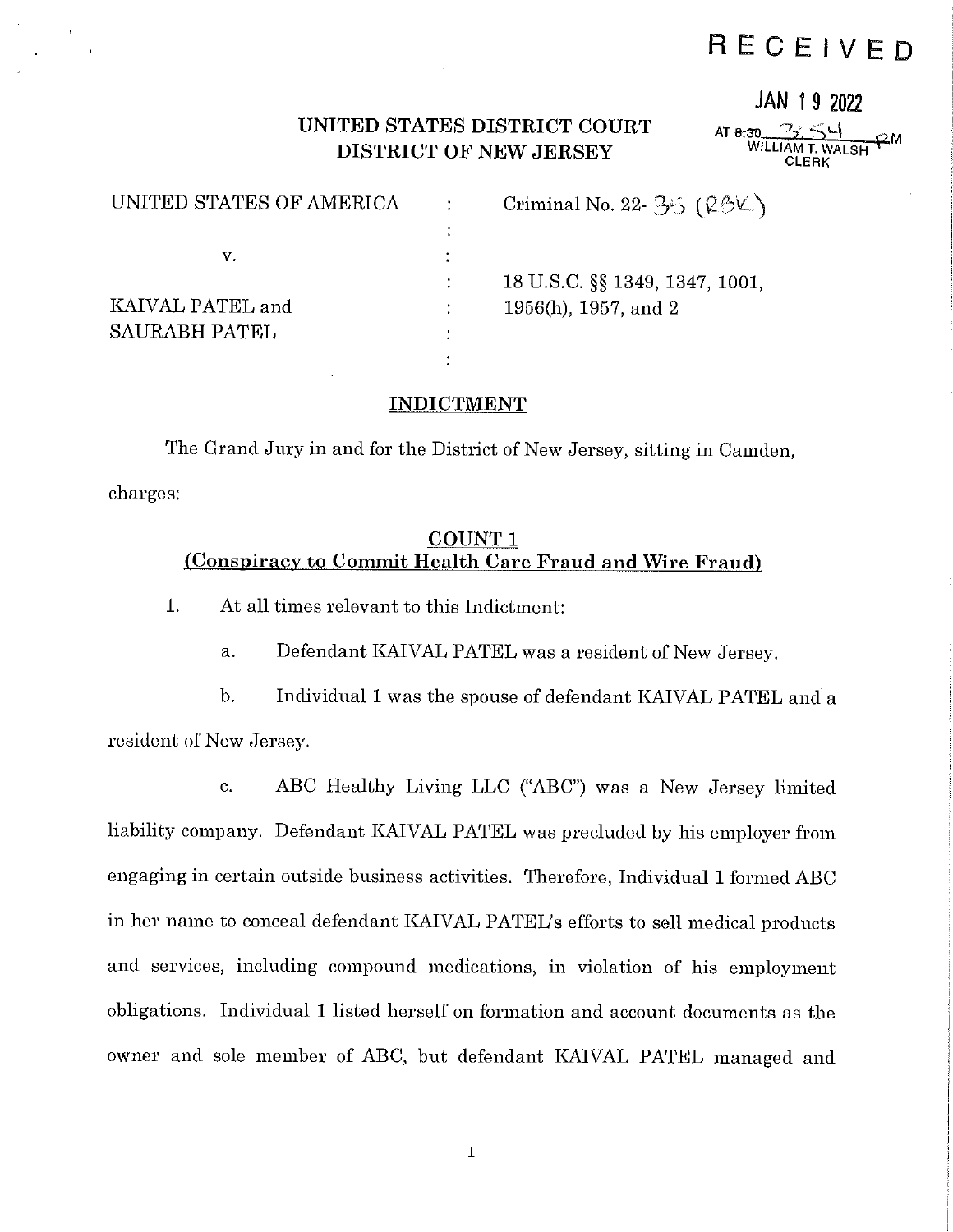controlled ABC. Payments received by ABC were transferred from its company bank account to the joint personal account of defendant KAIVAL PATEL and Individual 1.

d. Defendant SAURABH PATEL was a medical doctor in the State of New Jersey.

e. Medical Practice 1 was a medical practice located in Newark, New Jersey that was owned and operated by defendant SAURABH PATEL.

f. Paul Camarda, who is named as a co-conspirator but not as a defendant herein, was a pharmaceutical sales representative.

g. Dynasty Capital LLC was a New Jersey limited liability company owned and controlled by Paul Camarda, which he created for the purpose of marketing medical products and services, including compound prescription medications.

2. At all times relevant to this Indictment:

a. In New Jersey, the Bergen County Prescription Benefits Plan ("BCPBP"), the State Health Benefits Program ("SHEP"), and the School Employees' Health Benefits Program ("SEHBP") each offered medical and prescription drug coverage to qualified state and local government public employees and eligible dependents. BCPBP, SHBP, and SEHBP were all "health care benefit programs" that affected commerce as defined in 18 U.S.C. § 24(b).

b. Pharmacy Benefits Administrator provided pharmacy benefit management services for BCPBP, SHEP, and SEHBP beneficiaries pursuant to agreements with insurance plans. Pharmacy Benefits Administrator also provided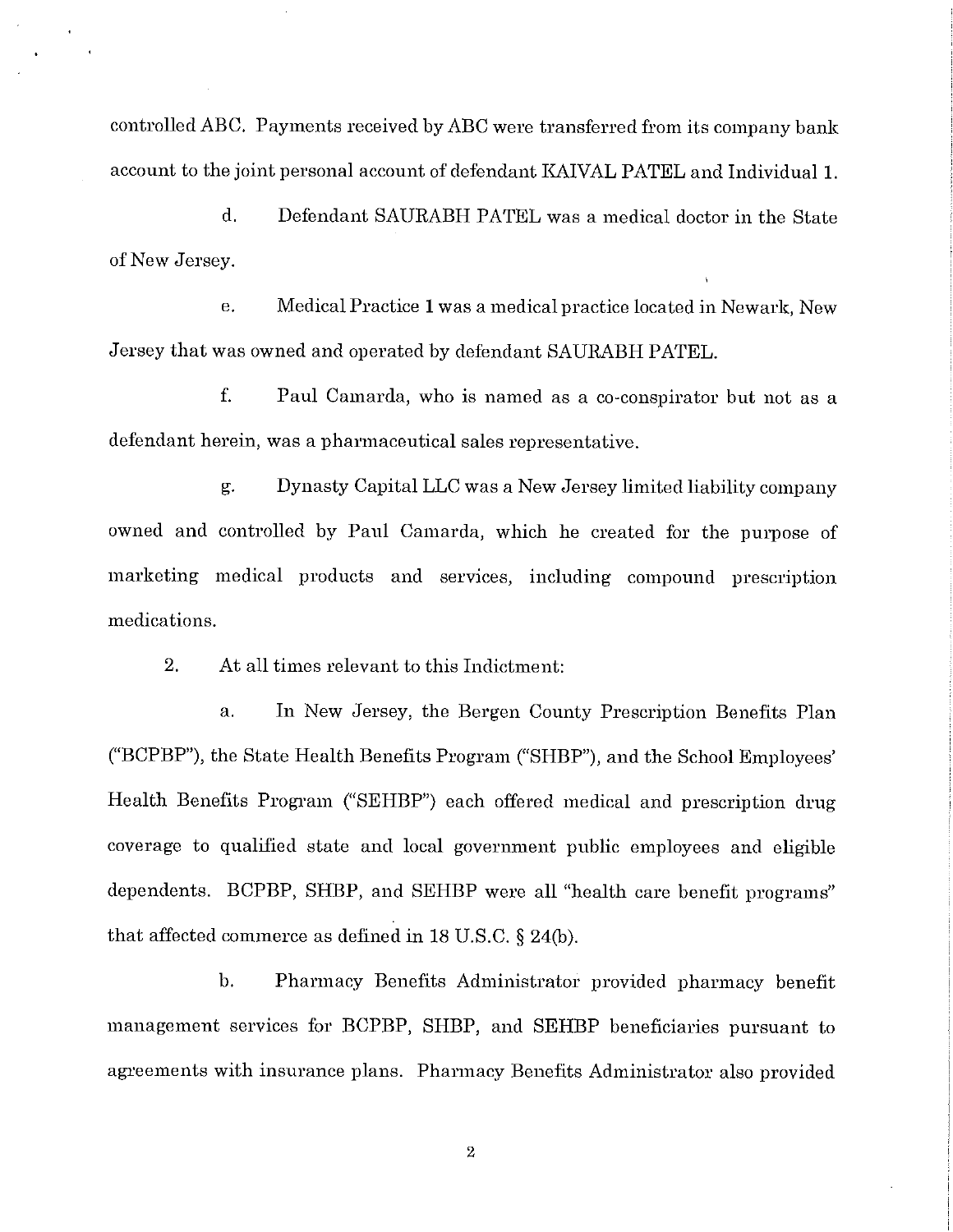pharmacy benefit management services for beneficiaries of other insurance plans. Pharmacy Benefits Administrator adjudicated claims for reimbursement from pharmacies and paid pharmacies for valid claims. Pharmacy Benefits Administrator then billed the insurance plans based on the amount paid to the pharmacies for claims on behalf of BCPBP, SHEP, and SEHBP beneficiaries. Pharmacy Benefits Administrator was a "health care benefit program" that affected commerce as defined in 18 U.S.C. § 24(b).

c. In general, compounding was a practice in which a licensed pharmacist combined, mixed, or altered ingredients of one or more drugs in response to a prescription to create a medication tailored to the medical needs of an individual patient. Compounded drugs were not approved by the United States Food and Drug Administration ("FDA"); that is, the FDA did not verify the safety, potency, effectiveness, or manufacturing quality of compounded drugs.

d. Compounded drugs could be appropriately prescribed by a physician when an FDA-approved medication did not meet the health needs of a particular patient. For example, if a patient was allergic to a specific ingredient in an FDA-approved medication, such as a dye or preservative, a compounded drug could be prepared excluding the ingredient that triggers the allergic reaction.

e. Compounding Pharmacy 1 and Compounding Pharmacy 2 were out-of-state pharmacies that prepared compound and non-compound medications. Compounding Pharmacy 3 and Compounding Pharmacy 4 were pharmacies located within New Jersey that prepared compound and non-compound medications.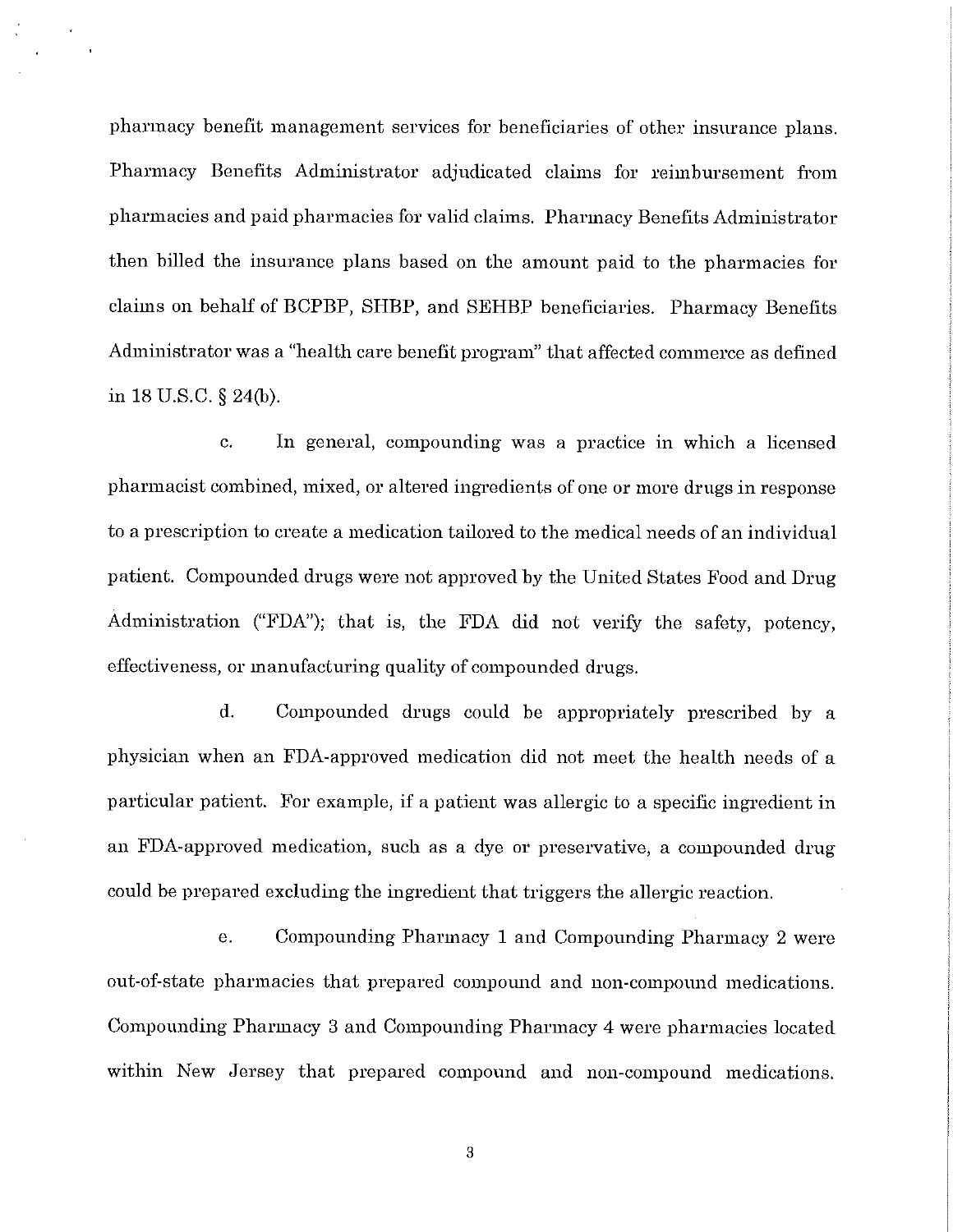Compounding Pharmacy 1, Compounding Pharmacy 2, Compounding Pharmacy 3, and Compounding Pharmacy 4 (collectively hereinafter "the Compounding Pharmacies") received prescriptions for medications from medical practices in New Jersey, including Medical Practice 1. The Compounding Pharmacies would fill prescriptions by preparing the medications and then would mail or hand deliver them to individuals. The Compounding Pharmacies then billed Pharmacy Benefits Administrator for the prescriptions and received payment from Pharmacy Benefits Administrator.

3. From in or about June 2015 through in or about May 2017, in the District of New Jersey, and elsewhere, defendants

### KAIVAL PATEL and SAURABH PATEL

did knowingly and intentionally conspire and agree with Paul Camarda and others to commit certain offenses, namely:

- a. To knowingly and willfully to execute a scheme and artifice to defraud a health care benefit program and to obtain, by means of false and fraudulent pretenses, representations, and promises, money and property owned by, or under the custody and control of, a health care benefit program in connection with the delivery of and payment for health care benefits, items, and services, contrary to Title 18, United States Code, Section 1347; and
- b. To devise a scheme and artifice to defraud, and to obtain money and property by means of materially false pretenses, representations, and promises, and for the purpose of executing such scheme and artifice, to transmit and cause to be transmitted by means of wire communications in interstate commerce, writings, signs, signals, and sounds, contrary to Title 18, United States Code, Section 1343.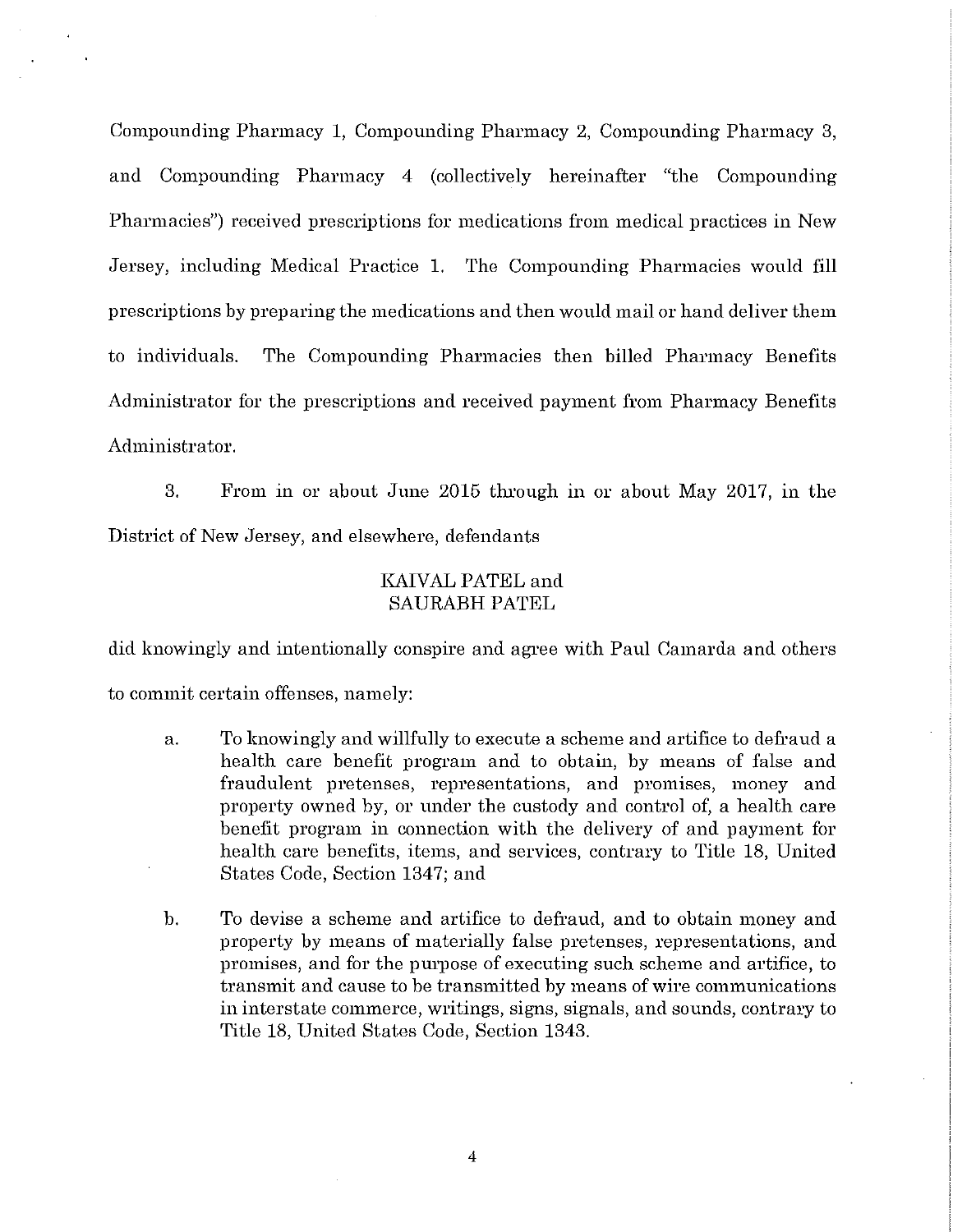#### **Object of the Conspiracy**

4. It was the object of the conspiracy for defendant KAIVAL PATEL, defendant SAURABH PATEL, Paul Camarda, and others to unlawfully enrich themselves by: (1) causing the submission of false and fraudulent insurance claims for prescription medications to Pharmacy Benefits Administrator, which enabled defendant KAIVAL PATEL, Paul Camarda, and others to receive a percentage of the money that Pharmacy Benefits Administrator paid to the Compounding Pharmacies for the prescription medications, and (2) steering individuals recruited to receive medications from the Compounding Pharmacies to defendant SAURABH PATEL's medical practice, Medical Practice 1, which enabled him to receive insurance payments for those patient visits and procedures.

#### **Manner and Means of the Conspiracy**

5. It was part of the conspiracy that defendant KAIVAL PATEL, defendant SAURABH PATEL, Paul Camarda, and others learned that Pharmacy Benefits Administrator would reimburse up to thousands of dollars for one individual's onemonth supply of certain compounded and non-compounded prescription medications, including vitamin combinations, scar creams, pain creams, anti-fungal gels, migraine medications, libido creams, and acid-reflux medications.

6. It was further part of the conspiracy that Paul Camarda and others recruited individuals who had insurance plans that covered the expensive prescription medications and who had prescription drug benefits administered by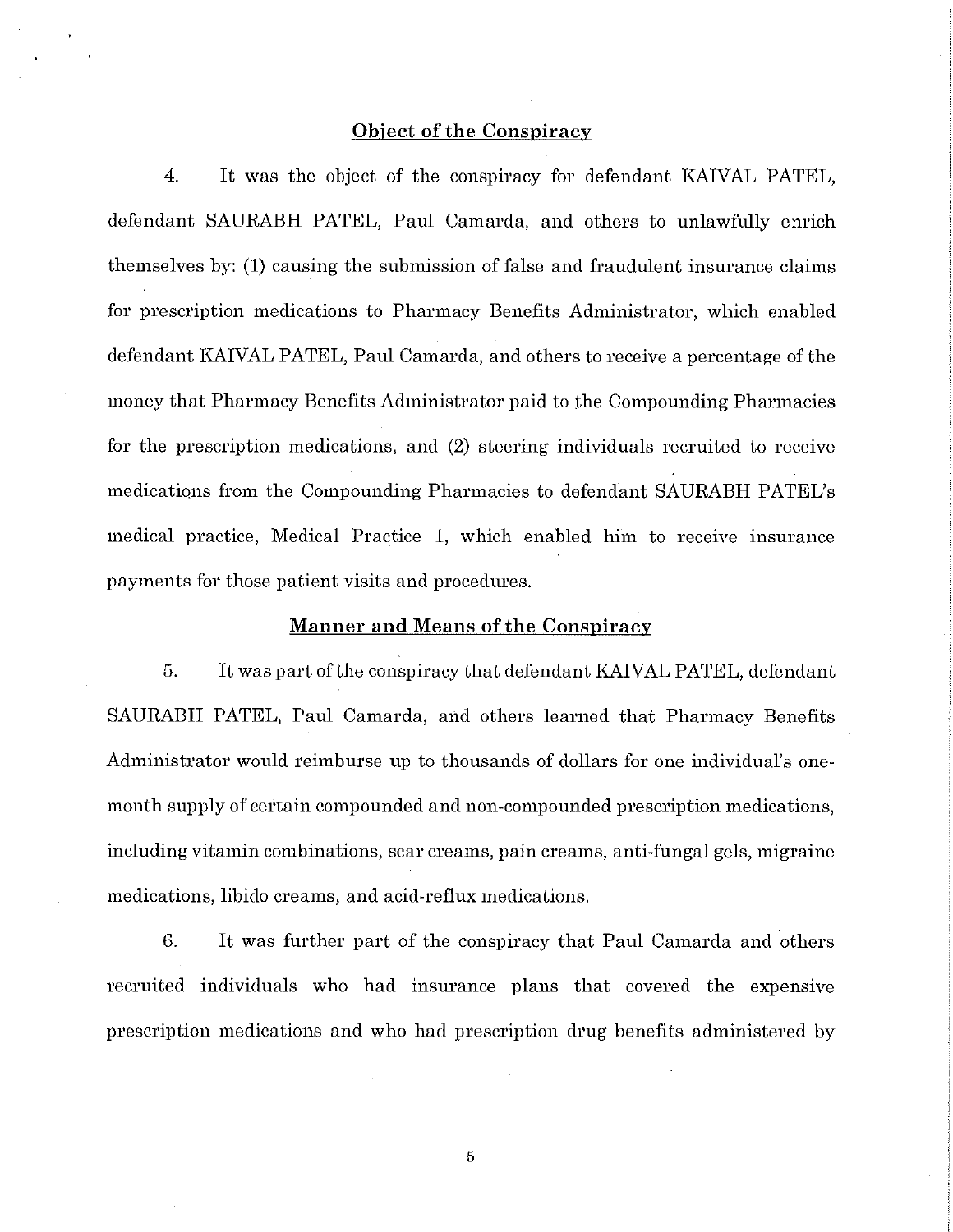Pharmacy Benefits Administrator to receive and recruit others to receive the prescription medications (hereinafter, "the Recruits'').

7. It was further part of the conspiracy that Paul Camarda, through Dynasty Capital LLC, received payments, directly or indirectly, from the Compounding Pharmacies, which represented a percentage of the amounts paid for those medications by Pharmacy Benefits Administrator.

8. It was further part of the conspiracy that Paul Camarda, through Dynasty Capital LLC, paid the Recruits for the medications they agreed to receive and for recruiting other beneficiaries to receive the medications.

9. It was further part of the conspiracy that defendant KAIVAL PATEL, Individual 1, and Paul Camarda had an agreement under which Camarda paid defendant KAIVAL PATEL and Individual 1, through ABC, a percentage of the amounts received from the Compounding Pharmacies for the prescription medications that were covered by Pharmacy Benefits Administrator.

10. It was further part of the conspiracy that, in addition receiving payments from Paul Camarda, defendant KAIVAL PATEL and Individual 1 also entered into a separate agreement with Compounding Pharmacy 4 in which ABC received a percentage of the amounts paid by Pharmacy Benefits Administrator for prescription medications associated with defendant KAIVAL PATEL, Individual 1, and/or ABC.

11. It was further part of the conspiracy that, in addition to receivmg payments from Paul Camarda and Compounding Pharmacy 4, defendant KAIVAL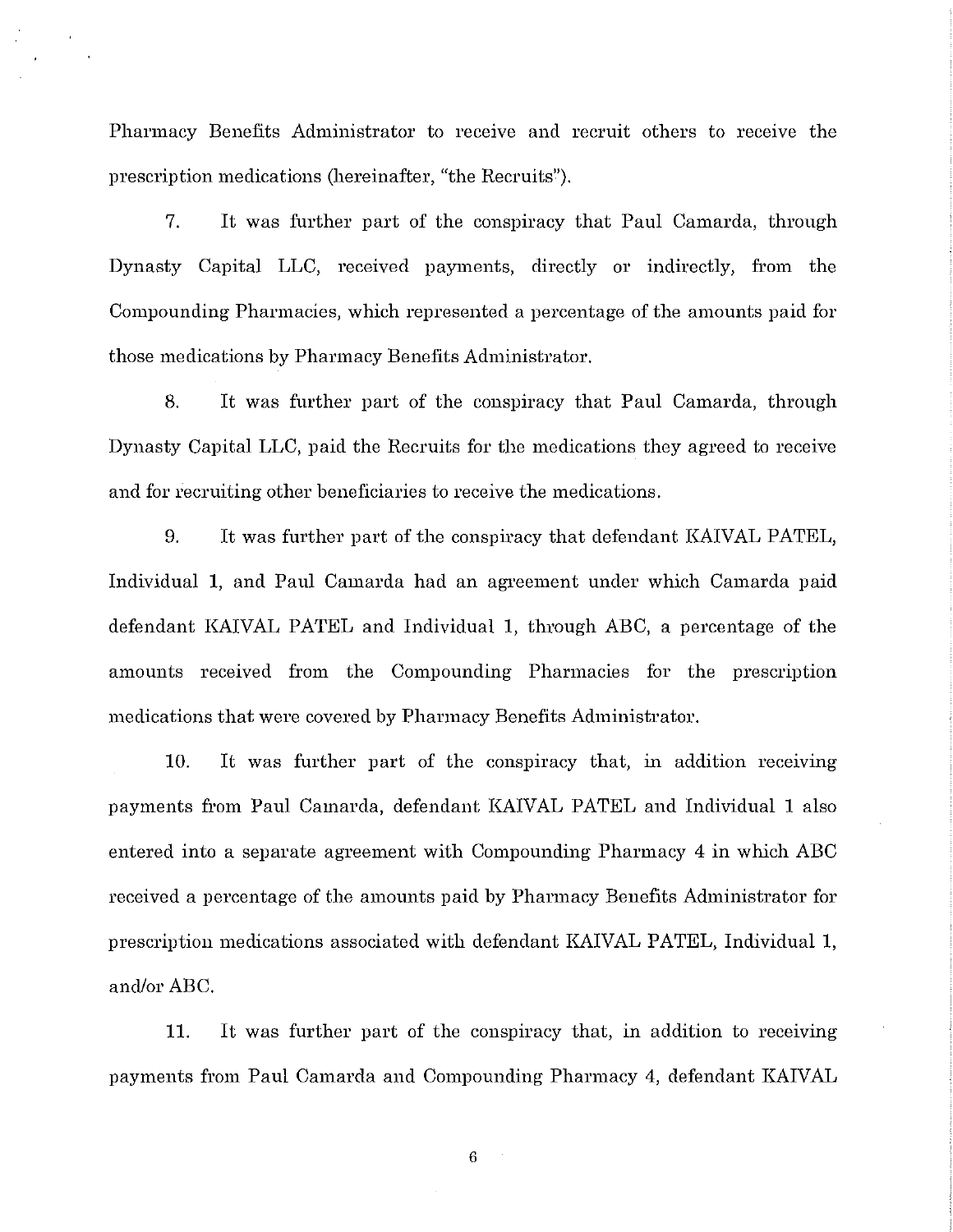PATEL and Individual 1 also entered into a separate agreement with Compounding Pharmacy 2 without Camarda's knowledge in which ABC received a percentage of the amounts paid by Pharmacy Benefits Administrator for prescription medications associated with defendant KAIVAL PATEL, Individual 1, and/or ABC.

12. It was further part of the conspiracy that defendant KAIVAL PATEL and Paul Camarda approached defendant KAIVAL PATEL's relative-defendant SAURABH PATEL-about signing prescriptions for the medications and defendant SAURABH PATEL agreed to sign the prescriptions.

13. It was further part of the conspiracy that Paul Camarda instructed the Recruits-directly or through other Recruits-to go see defendant SAURABH PATEL at Medical Practice 1 for the purpose of obtaining his authorization for the prescriptions.

14. It was further part of the conspiracy that the Recruits did not have a prior doctor-patient relationship with defendant SAURABH PATEL and most did not return to Medical Practice 1 after seeing him to obtain his authorization for the prescriptions.

15. It was further part of the conspiracy that Paul Camarda provided certain Recruits and defendant SAURABH PATEL with pre-printed prescription forms for the prescription medications.

16. It was further part of the conspiracy that defendant KAIVAL PATEL and Paul Camarda would notify defendant SAURABH PATEL in advance of Recruits coming to Medical Practice 1 for the purpose of obtaining the prescriptions.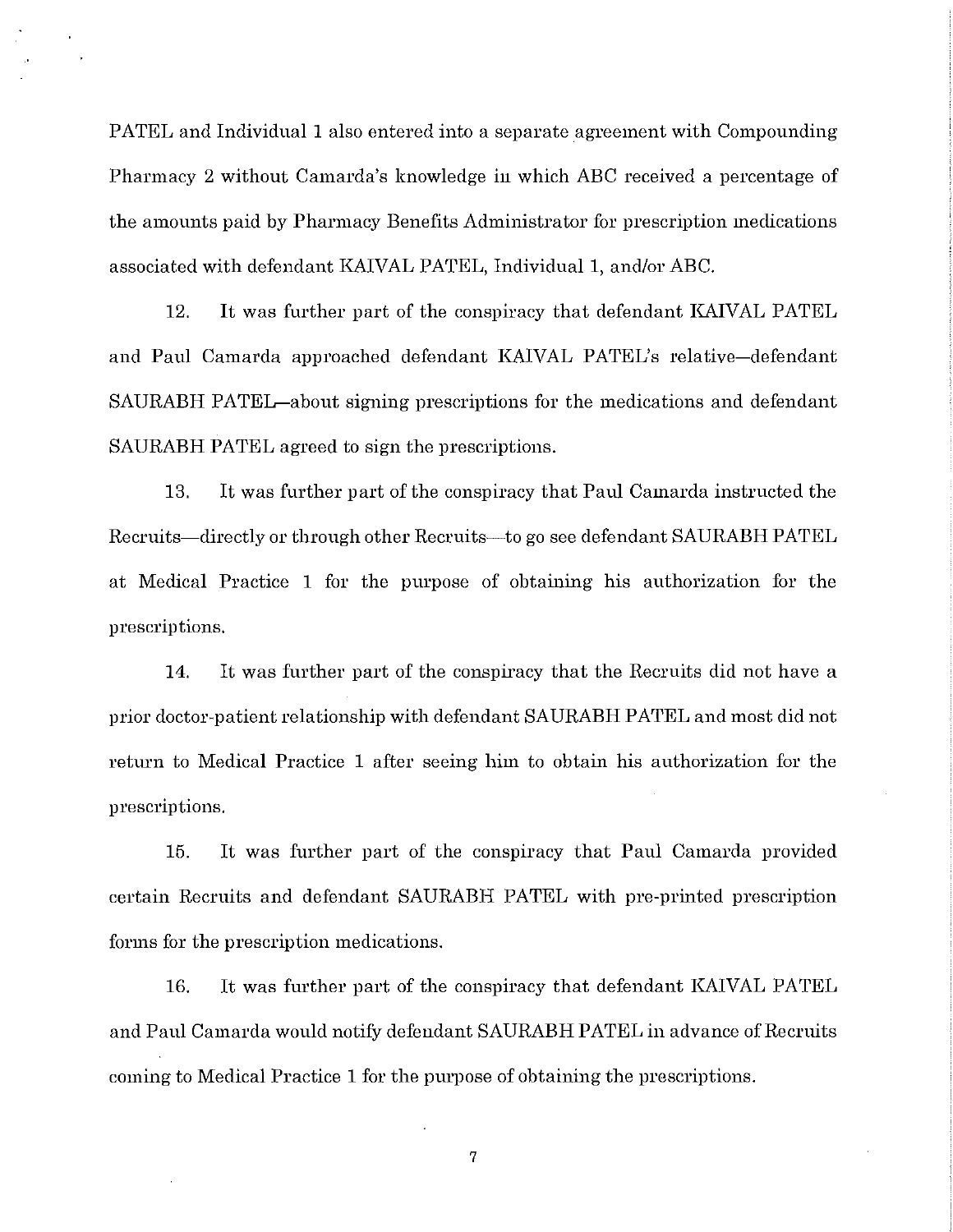17. It was further part of the conspiracy that the Recruits often went to see defendant SAURABH PATEL at Medical Practice 1 on the same day or within days of each other, often received prescriptions for the same medications on the same day or within days of each other, and often received prescriptions authorized by defendant SAURABH PATEL for multiple medications at once.

18. It was further part of the conspiracy that, to avoid detection and give the appearance that the office visits and prescriptions were legitimate, defendant SAURABH PATEL: (a) often listed ailments and medical issues in the Recruits' medical charts that they did not have, and (b) often listed the same ailment, medical issue, or justification for the medication in multiple Recruits' charts on the same day or within days of each other.

19. It was further part of the conspiracy that, in addition to the Recruits referred to Medical Practice 1 by Paul Camarda, defendant SAURABH PATEL also signed prescriptions attributed to ABC's sales identification numbers for established patients of Medical Practice 1 who had insurance that would cover the medications.

20. It was further part of the conspiracy that, in exchange for defendant SAURABH PATEL's agreement to sign the prescriptions, Paul Camarda referred, directly or indirectly, more than 10 Recruits to Medical Practice 1.

21. It was further part of the conspiracy that defendant SAURABH PATEL , would bill insurance plans and receive payments for seeing the Recruits referred to Medical Practice 1. Defendant SAURABH PATEL received money from insurance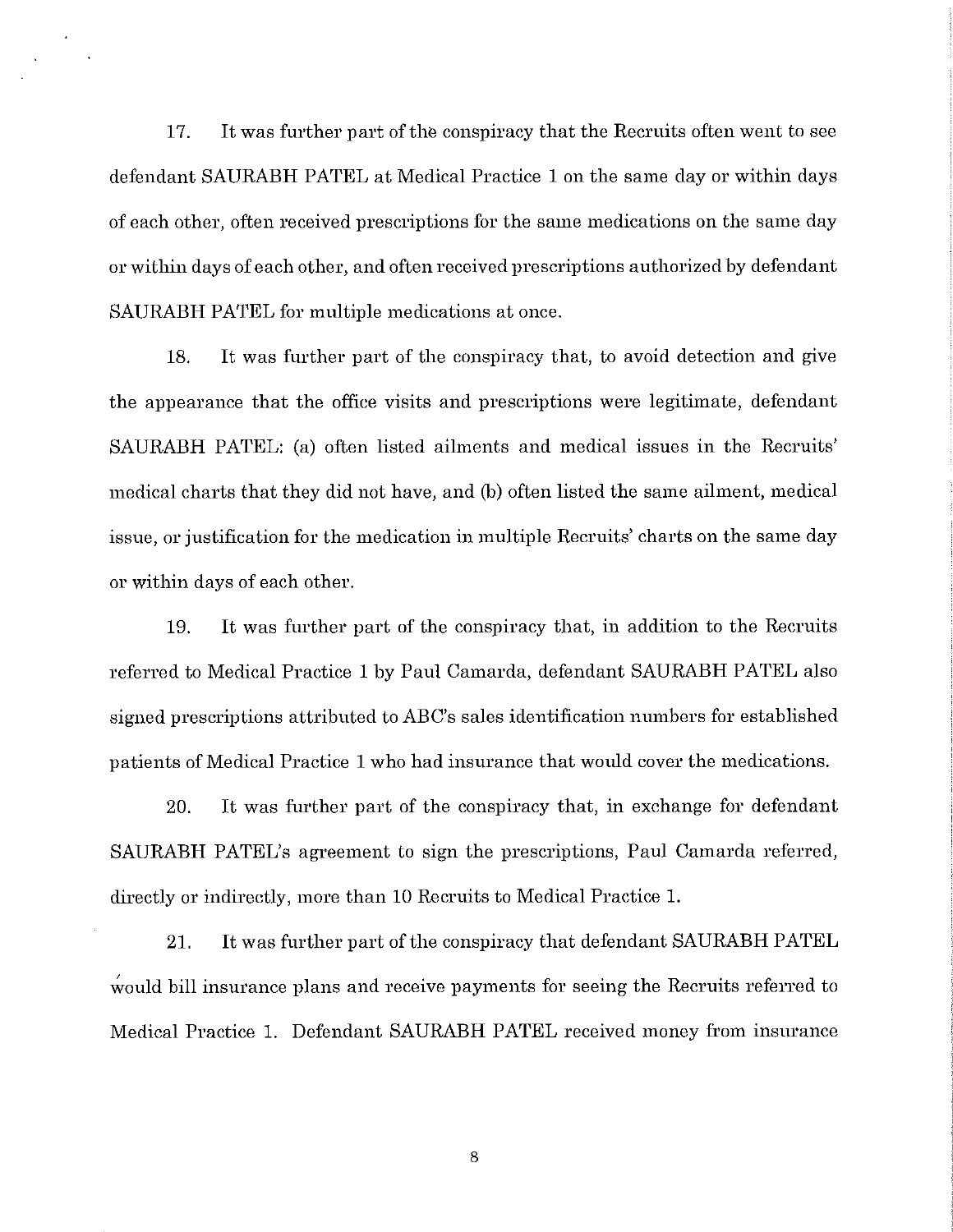companies for patient visits and procedures for the Recruits referred to Medical Practice 1 as part of the scheme.

22. It was further part of the conspiracy that defendant KAIVAL PATEL and Paul Camarda took defendant SAURABH PATEL out for meals and entertainment events.

23. It was further part of the conspiracy that defendant SAURABH PATEL prescribed the medications because of their high adjudication rates and because he sought to assist and financially benefit himself, defendant KAIVAL PATEL, Individual 1, and Paul Camarda, and not because the medications were medically necessary.

24. It was further part of the conspiracy that defendant SAURABH PATEL typically selected on the pre-printed prescription forms a high number of refills for a medication for the sole purpose of maximizing profit and not because the refills were needed or requested.

25. It was further part of the conspiracy that, after defendant SAURABH PATEL signed a prescription, he did not return the prescription to the patient to be filled at a pharmacy chosen by the patient. Instead, defendant SAURABH PATEL caused the prescriptions to be faxed to the Compounding Pharmacies, which filled the prescriptions and billed Pharmacy Benefits Administrator.

26. It was further part of the conspiracy that when Pharmacy Benefits Administrator stopped covering particular medications or ingredients, defendant KAIVAL PATEL and Paul Camarda informed defendant SAURABH PATEL of the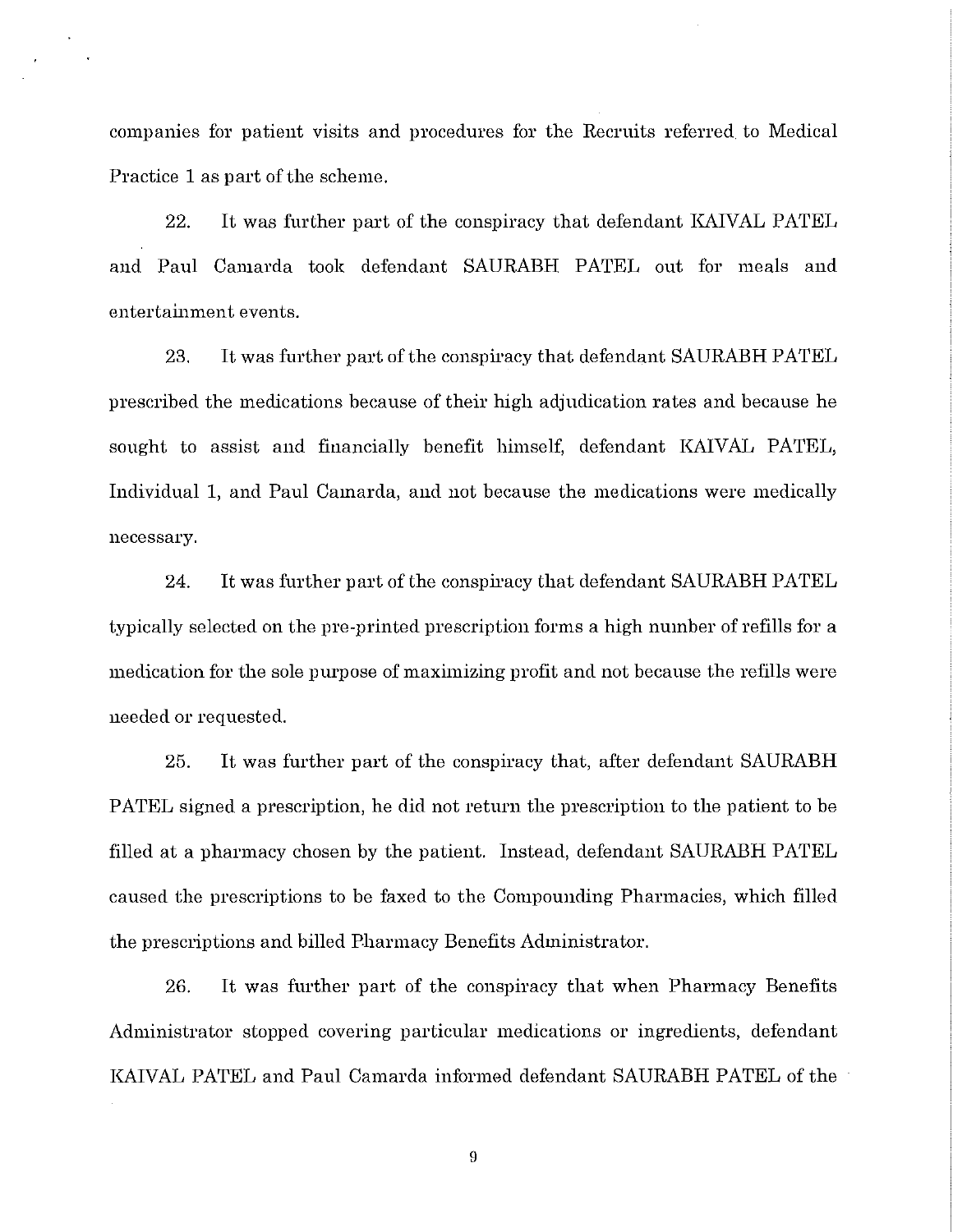change and provided him with new prescription forms or relevant information so that defendant SAURABH PATEL could authorize new prescriptions for combinations of ingredients that would be covered by insurance.

27. It was further part of the conspiracy that defendant SAURABH PATEL, defendant KAIVAL PATEL, Paul Camarda, and others caused the payment by Pharmacy Benefits Administrator of more than \$3.4 million in fraudulent claims for prescription medications.

28. It was further part of the conspiracy that defendant KAIVAL PATEL, directly and through ABC, received over \$490,000.00 for causing the submission of false and fraudulent claims for the prescription medications.

In violation of Title 18, United States Code, Section 1349.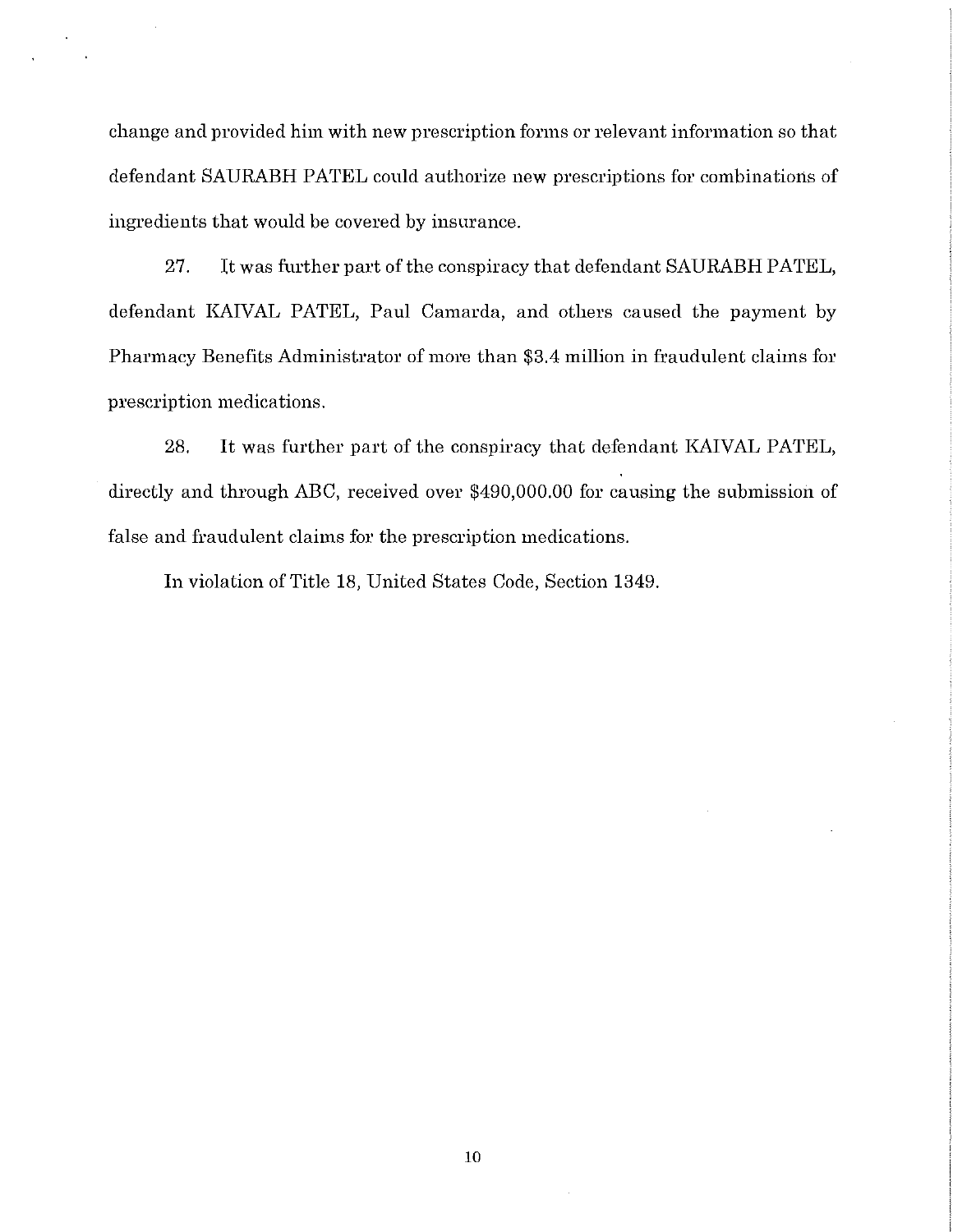### **COUNTS 2-5 (Health Care Fraud)**

29. Paragraphs 1-2 and 4-28 of Count 1 of this Indictment are hereby realleged and incorporated as though set forth in full herein.

30. On or about the dates listed below, in the District of New Jersey and elsewhere, defendants

### KAIVAL PATEL and SAURABH PATEL

did knowingly and willfully execute and attempt to execute a scheme and artifice to defraud and to obtain, by means of materially false and fraudulent pretenses, representations, and promises, money owned by and under the custody and control of health care benefit programs, in connection with the delivery of health care benefits, items, and services:

| Count   Date   |                | <b>Execution</b>                                           |
|----------------|----------------|------------------------------------------------------------|
| $\overline{2}$ | 1-20-2017      | Defendants KAIVAL PATEL and SAURABH PATEL caused           |
|                |                | medication to be dispensed from Compounding Pharmacy 3 to  |
|                |                | Individual 2.                                              |
| 3              | 1-27-2017      | Defendants KAIVAL PATEL and SAURABH PATEL caused a         |
|                |                | prescription for Individual 2 to be completed and faxed to |
|                |                | Compounding Pharmacy 4.                                    |
| 4              | 1-31-2017      | Defendants KAIVAL PATEL and SAURABH PATEL caused a         |
|                |                | prescription for Individual 3 to be completed and faxed to |
|                |                | Compounding Pharmacy 4.                                    |
| 5              | $2 - 2 - 2017$ | Defendants KAIVAL PATEL and SAURABH PATEL caused a         |
|                |                | prescription for Individual 4 to be completed and faxed to |
|                |                | Compounding Pharmacy 4                                     |

In violation of Title 18, United States Code, Section 1347, and Title 18,

United States Code, Section 2.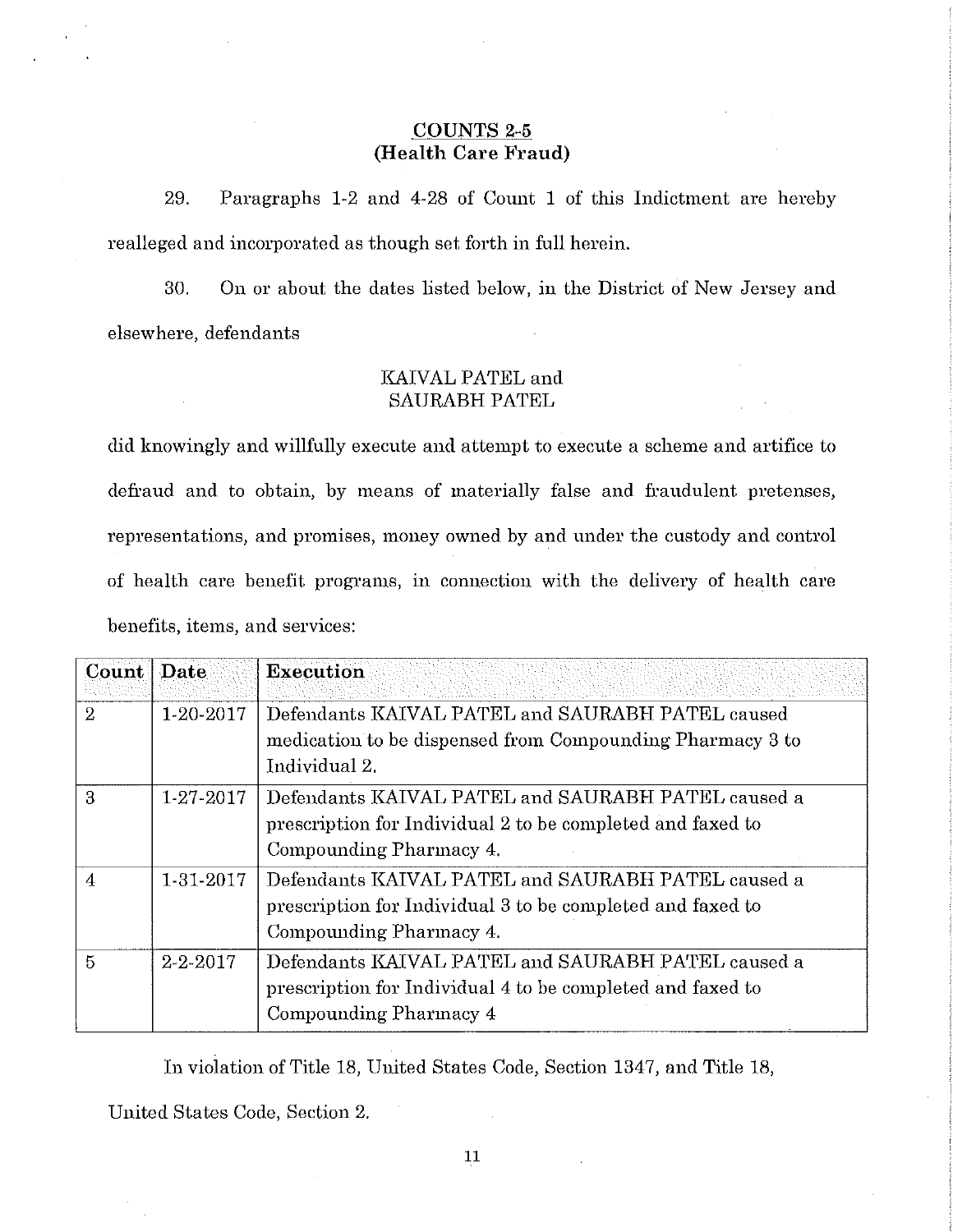### **COUNT6 (False Statements)**

31. Paragraphs 1-2 and 4-28 of Count 1 of this Indictment are hereby realleged and incorporated as though set forth in full herein.

32. On or about March 18, 2021, defendant KAIVAL PATEL was interviewed by Special Agents of the Federal Bureau of Investigation ("FBI") and Internal Revenue Service - Office of Criminal Investigations ("IRS-CI").

33. During the March 18, 2021 interview, defendant KAIVAL PATEL was advised that he needed to be truthful during the interview.

34. During the March 18, 2021 interview, defendant KAIVAL PATEL made the following false statements and representations:

- a. All payments made from Dynasty Capital LLC and Compounding Pharmacy 4 to ABC were "introduction fees" that were paid only because defendant KAIVAL PATEL introduced Paul Camarda to defendant SAURABH PATEL;
- b. ABC did not sign a contract with Dynasty Capital LLC and Individual 1's signature on the contract was forged;
- c. Defendant KAIVAL PATEL never spoke with the owner of Compounding Pharmacy 4;
- d. ABC received approximately \$195,000.00 in payments from Compounding Pharmacy 4 because Compounding Pharmacy 4 owed Paul Camarda money and paid ABC directly rather than Camarda paying ABC part of the aforementioned "introduction fee."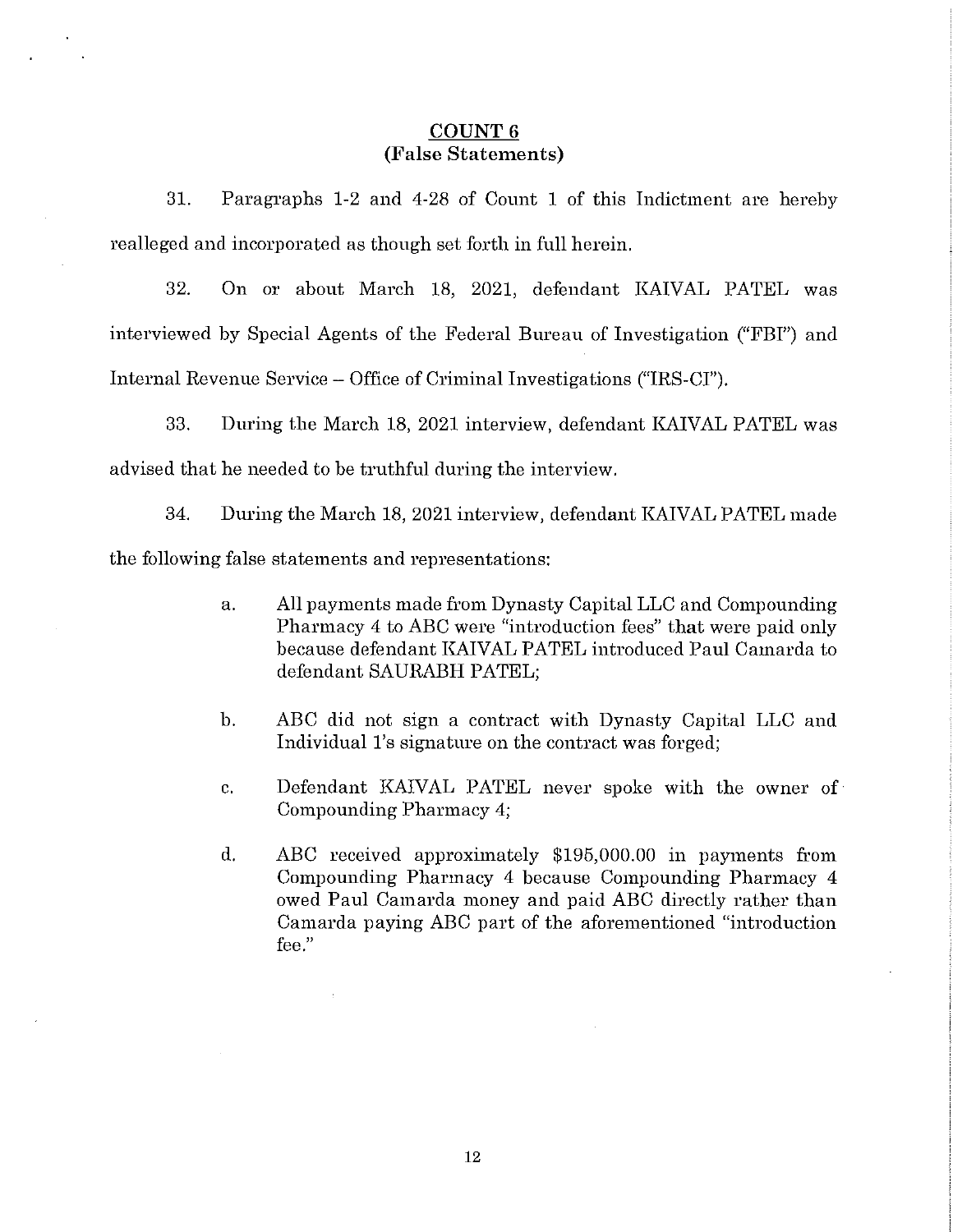35. On or about March 18, 2021, in the District of New Jersey, and elsewhere, defendant

#### KAIVAL PATEL

did knowingly and willfully make materially false, fictitious, and fraudulent statements and representations, as set forth in paragraph 34 of this Indictment, in a matter within the jurisdiction of the executive branch of the Government of the United States, namely a criminal investigation conducted by the United States Department of Justice, FBI, and IRS-CI, knowing that such statements and representations were materially false, fictitious, and fraudulent.

In violation of Title 18, United States Code, Section 1001(a)(2).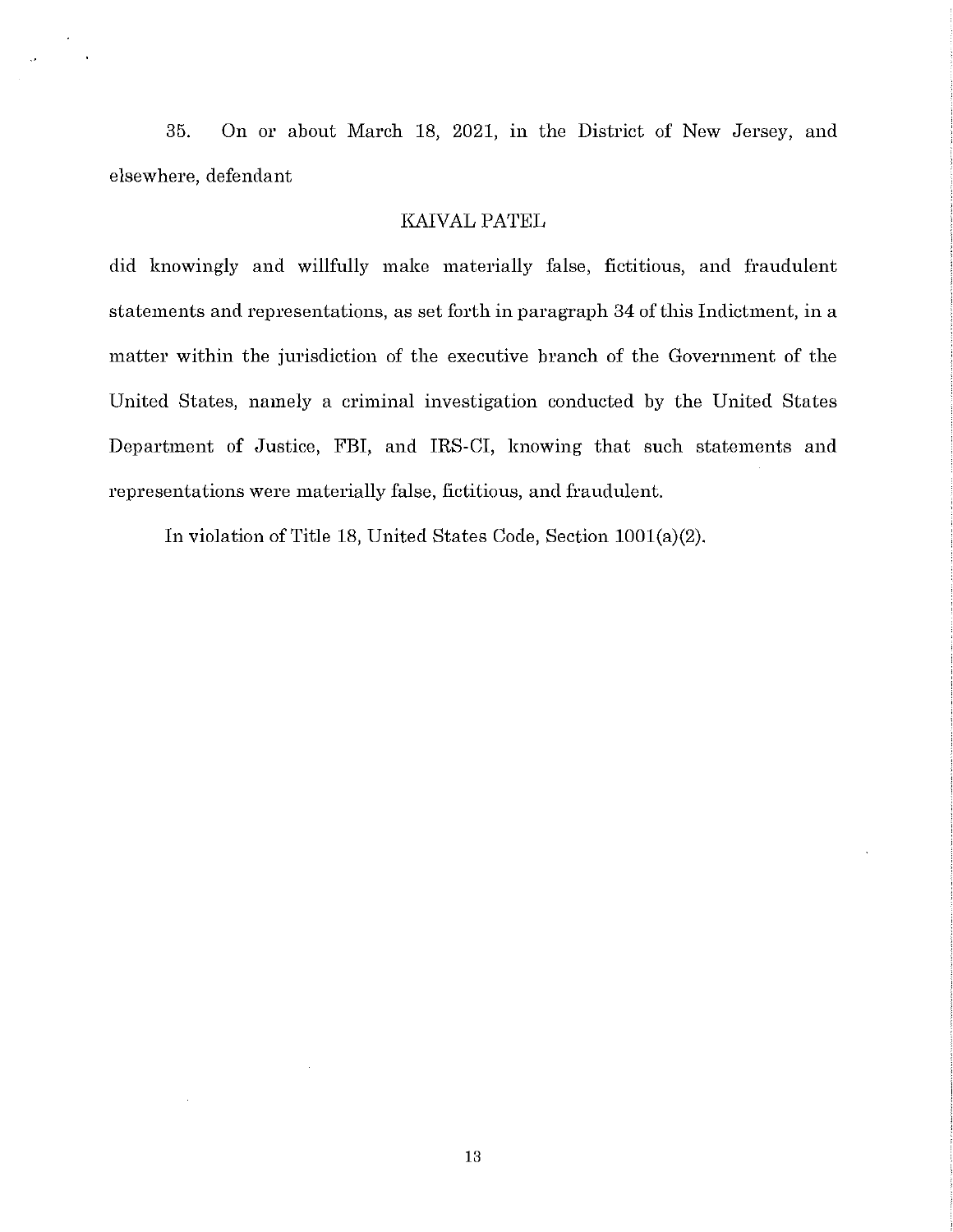### **COUNT** 7 **(Conspiracy** to **C01nmit Money Laundering)**

36. Paragraphs 1-2 and 4-28 of Count 1 of this Indictment are hereby realleged and incorporated as though set forth in full herein.

37. From in or about July 2015 through in or about July 2017 in the District of New Jersey, and elsewhere, defendant

### KAIVAL PATEL

knowing that the property involved in the financial transactions represented the proceeds of unlawful activity, namely, health care fraud and wire fraud, did knowingly conspire and agree with Paul Camarda and others to engage in monetary transactions by, through, and to a financial institution, affecting interstate and foreign commerce, in criminally derived property of a value greater than \$10,000.00, such property having been derived from health care fraud and wire fraud, contrary to Title 18, United States Code, Section 1957(a).

#### **Manner and Means of the Conspiracy**

38. It was part of the conspiracy that the Compounding Pharmacies received payments from Pharmacy Benefits Administrator for the prescription medications procured as part of the scheme.

39. It was further part of the conspiracy that Paul Camarda received, directly or indirectly, payments from the Compounding Pharmacies, which represented proceeds of health care fraud and wire fraud.

40. It was further part of the conspiracy that Paul Camarda, through Dynasty Capital LLC, paid defendant KAIVAL PATEL, through ABC, a portion of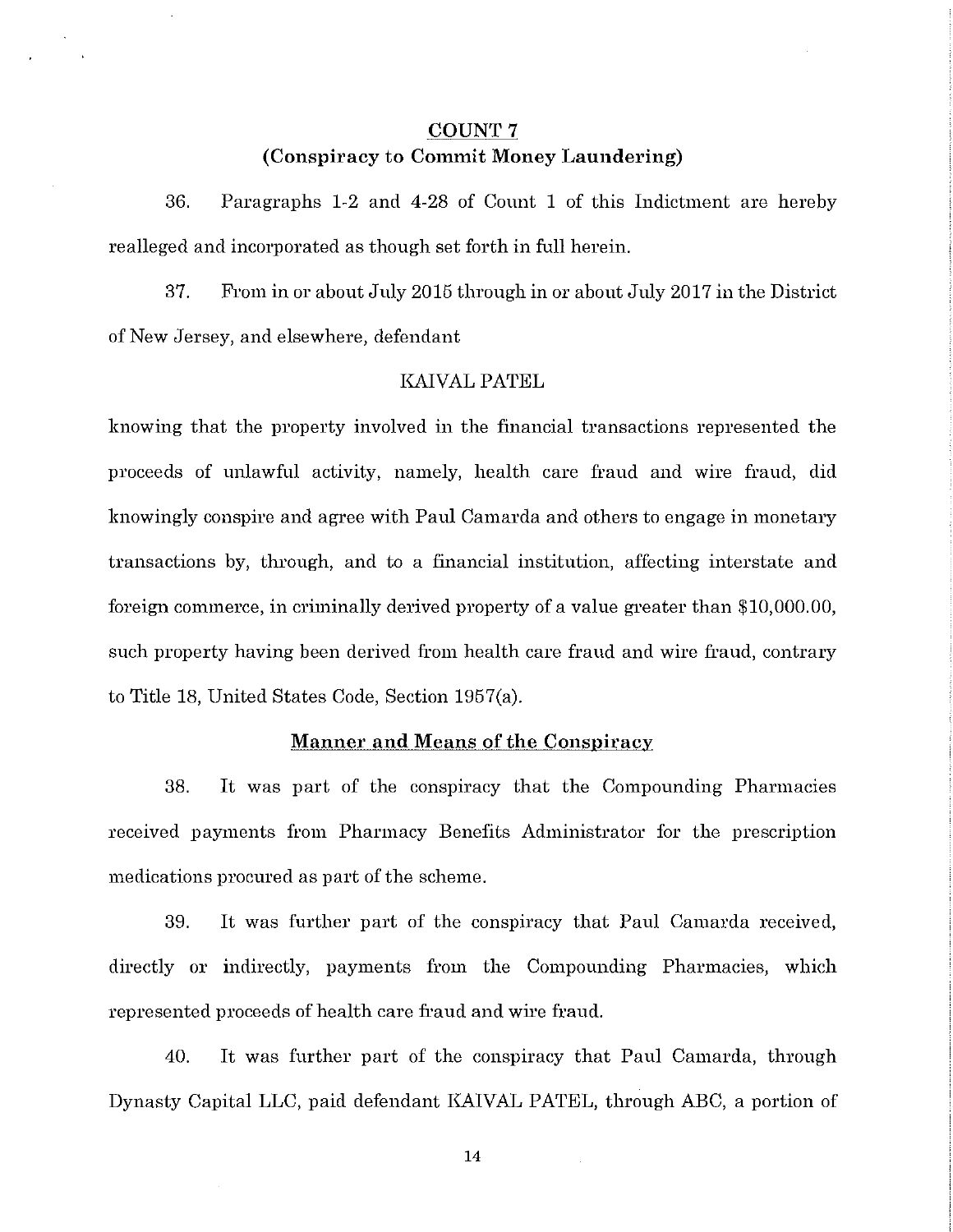the amounts received from the Compounding Pharmacies, which represented proceeds of health care fraud and wire fraud.

 $\hat{\mathbf{r}}$ 

41. It was further part of the conspiracy that defendant KAIVAL PATEL, through ABC, received payments from Compounding Pharmacy 2 and Compounding Pharmacy 4, which represented proceeds of health care fraud and wire fraud.

42. It was further part of the conspiracy that defendant KAIVAL PATEL, Paul Camarda, and others engaged in transactions in amounts exceeding \$10,000.00 with the proceeds of the health care fraud and wire fraud.

43. As part of the conspiracy, defendant KAIVAL PATEL, Paul Camarda, and others caused financial transactions affecting interstate and foreign commerce to occur, as set forth below:

- a. On or about February 3, 2017, ABC received \$10,811.00 from Dynasty Capital LLC.
- b. On or about March 20, 2017, ABC received \$75,000.00 from Compounding Pharmacy 4.
- c. On or about April 11, 2017, ABC received \$60,000.00 from Compounding Pharmacy 4.
- d. On or about April 18, 2017, ABC received \$60,000.00 from Compounding Pharmacy 4.
- e. On or about July 24, 2017, defendant KAIVAL PATEL caused the transfer of \$23,000.00 from ABC to his and Individual l's personal account.

In violation of Title 18, United States Code, Section 1956(h).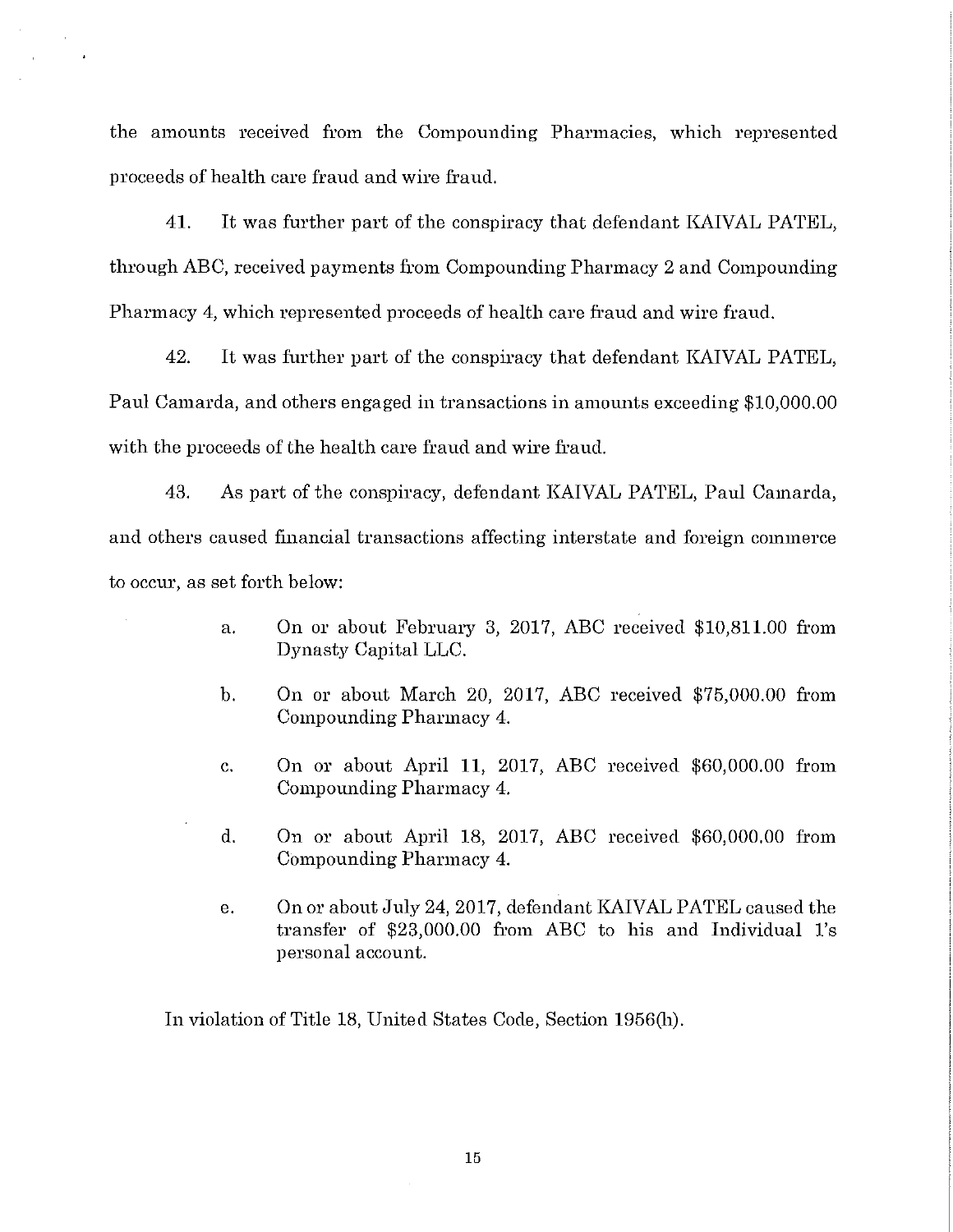#### **COUNTS 8-12**

### (Money Laundering - Transacting in Criminal Proceeds)

44. Paragraphs 1-2 and 4-28 of Count 1 and paragraphs 38-43 of Count 7 of this Indictment are hereby realleged and incorporated as though set forth in full herein.

45. On or about the dates specified below, in the District of New Jersey, and elsewhere, defendant

#### KAIVAL PATEL

did knowingly engage in the monetary transactions specified below by, through, and to a financial institution, affecting interstate and foreign commerce, in criminally derived property of a value greater than \$10,000.00, such property having been derived from health care fraud and wire fraud:

| Count Date |           | Amount      | Transaction                                                                               |
|------------|-----------|-------------|-------------------------------------------------------------------------------------------|
| 8          | 2-3-2017  | \$10,811.00 | Check from Dynasty Capital LLC to ABC                                                     |
| 9          | 3-20-2017 | \$75,000.00 | Check from Compounding Pharmacy 4 to ABC                                                  |
| $10\,$     | 4-11-2017 | \$60,000.00 | Check from Compounding Pharmacy 4 to ABC                                                  |
| 11         | 4-18-2017 | \$60,000.00 | Check from Compounding Pharmacy 4 to ABC                                                  |
| 12         | 7-24-2017 | \$23,000.00 | Transfer from ABC to defendant KAIVAL<br><b>PATEL</b> and Individual 1's personal account |

In violation of Title 18, United States Code, Section 1957, and Title 18, United States Code, Section 2.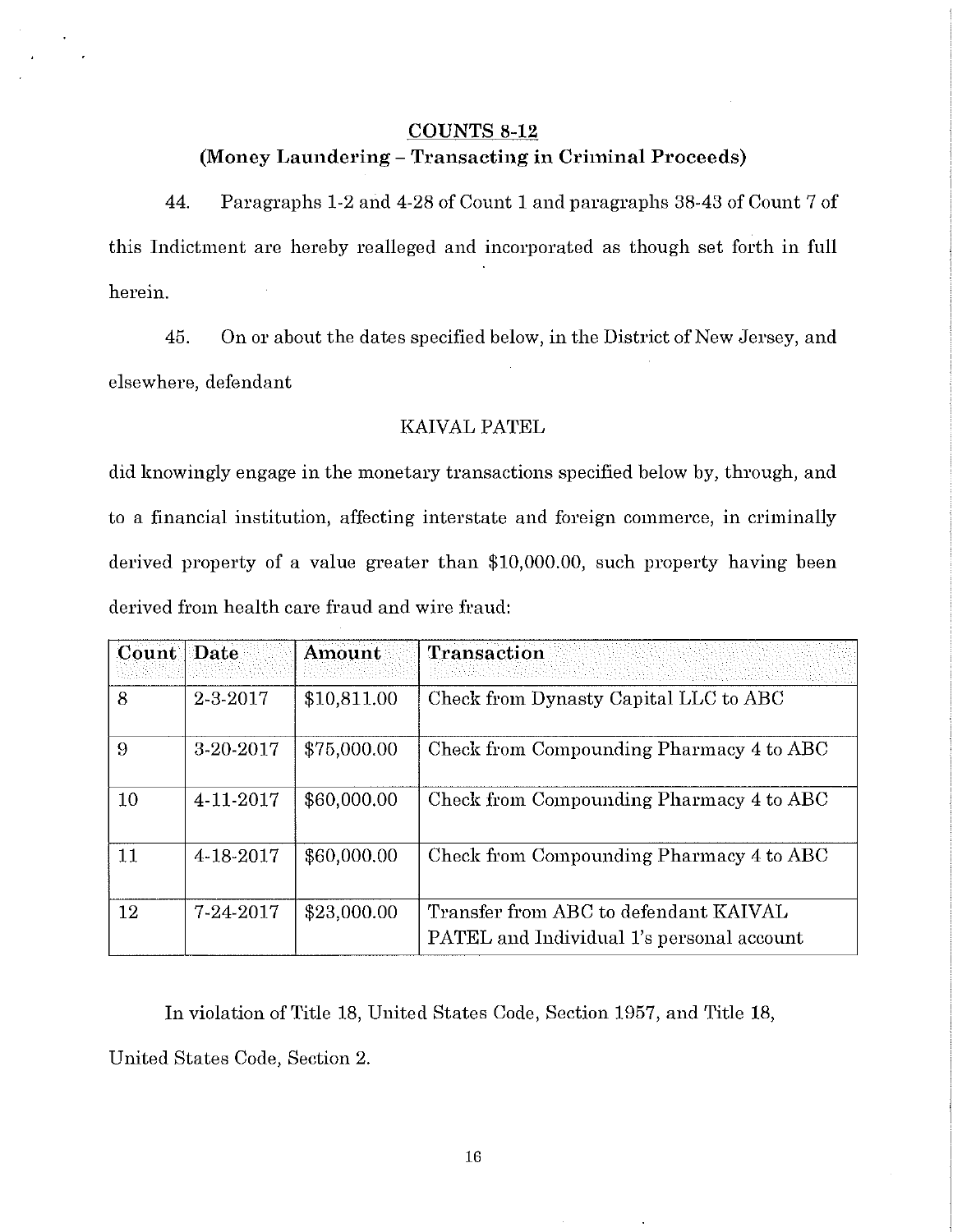#### **FORFEITURE ALLEGATIONS**

#### **Count 1**

1. Upon conviction of the conspiracy offenses alleged in Count 1 of this Indictment, defendants KAIVAL PATEL and SAURABH PATEL shall forfeit to the United States:

- a. Pursuant to 18 U.S.C. § 982(a)(7), all property, real and personal, the respective defendants obtained that constitutes or is derived, directly and indirectly, from gross proceeds traceable to the commission of the conspiracy to commit health care fraud, contrary to 18 U.S.C. § 1347, and all property traceable to such property; and
- b. Pursuant to 18 U.S.C. §  $981(a)(1)(C)$  and 28 U.S.C. § 2461(c), all property, real and personal, the respective defendants obtained that constitutes or is derived from proceeds traceable to the commission of the conspiracy to commit wire fraud, contrary to 18 U.S.C. § 1343, and all property traceable to such property.

#### **Counts 2-5**

2. Upon conviction of one or more of the health care fraud offenses alleged in Counts 2-5 of this Indictment, the defendant specified in each count shall forfeit to the United States, pursuant to 18 U.S.C. § 982(a)(7), all property, real and personal, the defendant obtained that constitutes or is derived, directly and indirectly, from gross proceeds traceable to the commission of the health care fraud offense charged in such count, and all property traceable to such property.

#### **Count7**

3. Upon conviction of the money laundering conspiracy offense alleged in Count 7 of this Indictment, defendant KAIVAL PATEL shall forfeit to the United States, pursuant to 18 U.S.C.  $\S 982(a)(1)$ , all property, real and personal, involved in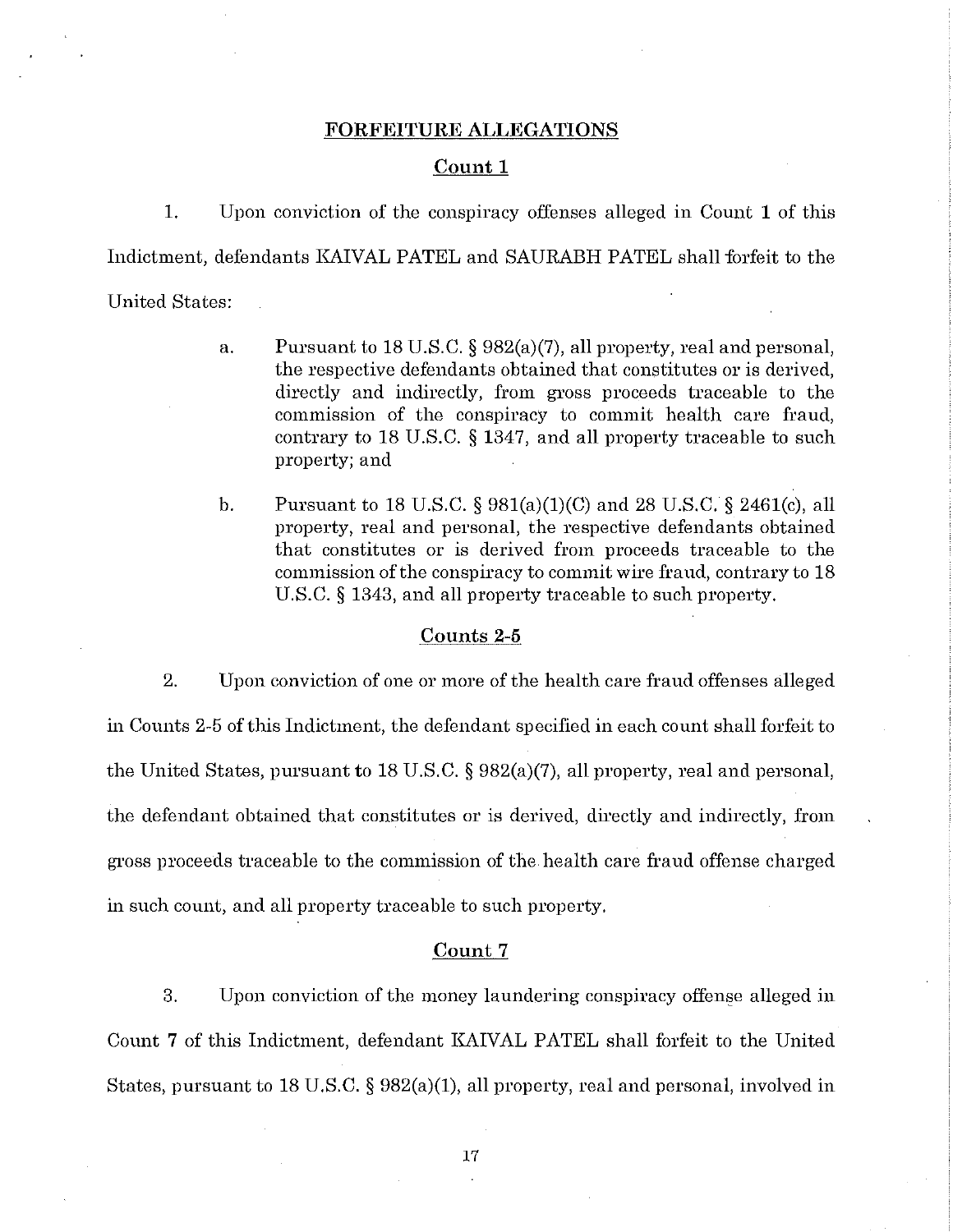such offense, and all property traceable to such property. Such property includes, but is not limited to, all right, title, and interest of defendant KAIVAL PATEL in the property listed in the forfeiture allegation as to Count 1.

#### **Counts 8-12**

4. Upon conviction of one or more of the money laundering offenses alleged in Counts 8-12 of this Indictment, defendant KAIVAL PATEL shall forfeit to the United States, pursuant to 18 U.S.C. § 982(a)(1), all property, real and personal, involved in the money laundering offense charged in each such count, and all property traceable to such property. Such property includes, but is not limited to, all right, title, and interest of defendant KAIVAL PATEL in the property listed in the forfeiture allegation as to Count 1.

### [ REMAINDER OF PAGE INTENTIONALLY LEFT BLANK]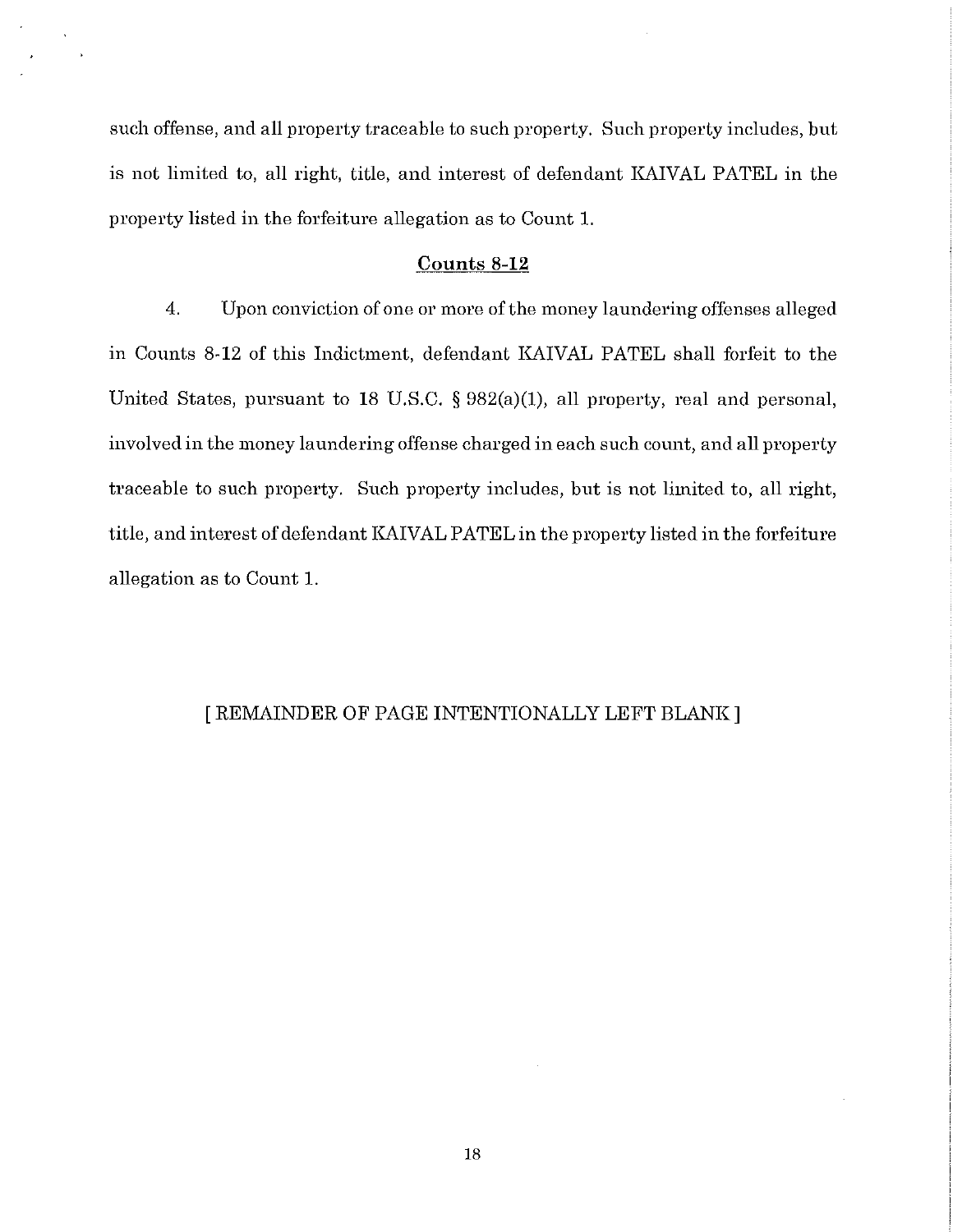### **SUBSTITUTE ASSETS PROVISION (Applicable to All Forfeiture Allegations)**

5. If any of the above-described forfeitable property, as a result of any act or omission of the respective defendant:

- a. cannot be located upon the exercise of due diligence;
- b. has been transferred or sold to, or deposited with, a third person;
- c. has been placed beyond the jurisdiction of the Court;
- d. has been substantially diminished in value; or
- e. has been commingled with other property which cannot be subdivided without difficulty;

it is the intent of the United States, pursuant to 21 U.S.C. § 853(p), as incorporated by 28 U.S.C. § 2461(c) and 18 U.S.C. § 982(b), to seek forfeiture of any other property of the respective defendant up to the value of the above-described forfeitable property.

A TRUE BILL

FOREPERSON

Thily R Selligon br Az

PHILIP R. SELLINGER United States Attorney